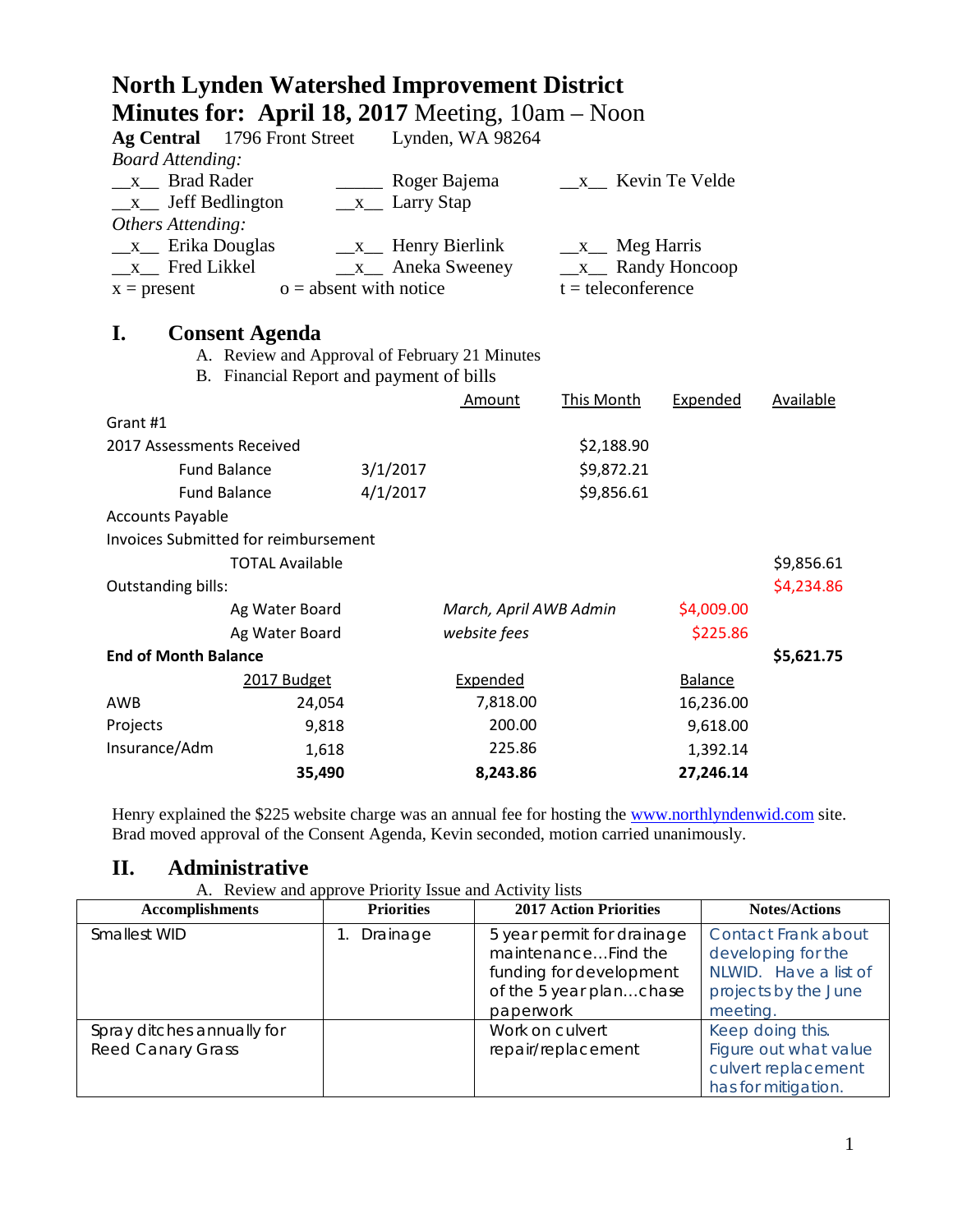| Water quality testing with<br>countyPIC programvery<br>intense                              | 2. Water Quality          | Continue our water quality<br>work with Whatcom<br>County Public Works, and<br>Lynden |                                                                                                 |
|---------------------------------------------------------------------------------------------|---------------------------|---------------------------------------------------------------------------------------|-------------------------------------------------------------------------------------------------|
| Farmers in area substantiated<br>by monitoring indicating<br>Canada issues                  |                           |                                                                                       |                                                                                                 |
| City of Lynden working on<br>getting septic systems<br>connected and/or<br>addressed        |                           |                                                                                       |                                                                                                 |
| Ditch maintenance on local<br>ditchesdifference in water<br>quality sampling<br>improvement |                           |                                                                                       | Areas for future work:<br><b>Assink culvert</b><br>Pangborn ditch<br>٠<br><b>Bender culvert</b> |
| Contacts with neighbors<br>regarding practices                                              |                           |                                                                                       |                                                                                                 |
|                                                                                             | 3. Water Rights           | Support the AWB's work in<br>this area.                                               |                                                                                                 |
|                                                                                             | Flood<br>4.<br>Management |                                                                                       |                                                                                                 |

The issues and priorities developed at the All WID Planning meeting were reviewed and amended.

## **III. Drainage/Habitat**

- A. Mitigation work for Bender and Assink Road projects project starts Wednesday. LCHS students are doing the planting. NSEA supplying the plants. It was not clear what the cost would be.
- B. Culvert replacements <http://apps.wdfw.wa.gov/fishpassage/> Larry distributed a contact for the NRCS culvert costshare program. High priority fish blockages are the target for these funds.
- C. Ditch maintenance several sites noted as needing work. Fred will contact Frank to see how much he could do to help.

## **IV. Water Quality**

- A. Monitoring Results lots of good samples but a two sampling days had high counts. The contributions from Canada were clearly noted. There was discussion about how to motivate more interest in dealing with these issues in BC. A media campaign to "shame" pollution sites was suggested. Randy suggested contacting the Pacific Ag Show to see if there could be some presentations to Canadian farmers about the impacts water quality is having on WA State farmers. Brad will contact Raj Bathe.
- B. Data Analysis Meg described her new position at the WCD. She is gathering all the water quality monitoring data into one map and keeping it current. There will also be more analysis of the data.
- C. ZAP units one has been approved on the Fishtrap at the LCHS salmon site. Another at the Lynden intake on the River. The site at the PUD has not yet been calibrated to have confidence in the data.
- D. Exact Scientific source tracking technology Rep. Buys is trying to find some State money to support the \$150k need for developing samples to be used to calibrate the testing equipment.
- E. CAFO Permit a few are likely to apply for it but likely await the outcome of the appeals that are due to be decided by December.
- F. Portage Bay Partnership report debate over Experts continues. Some progress on the horizon.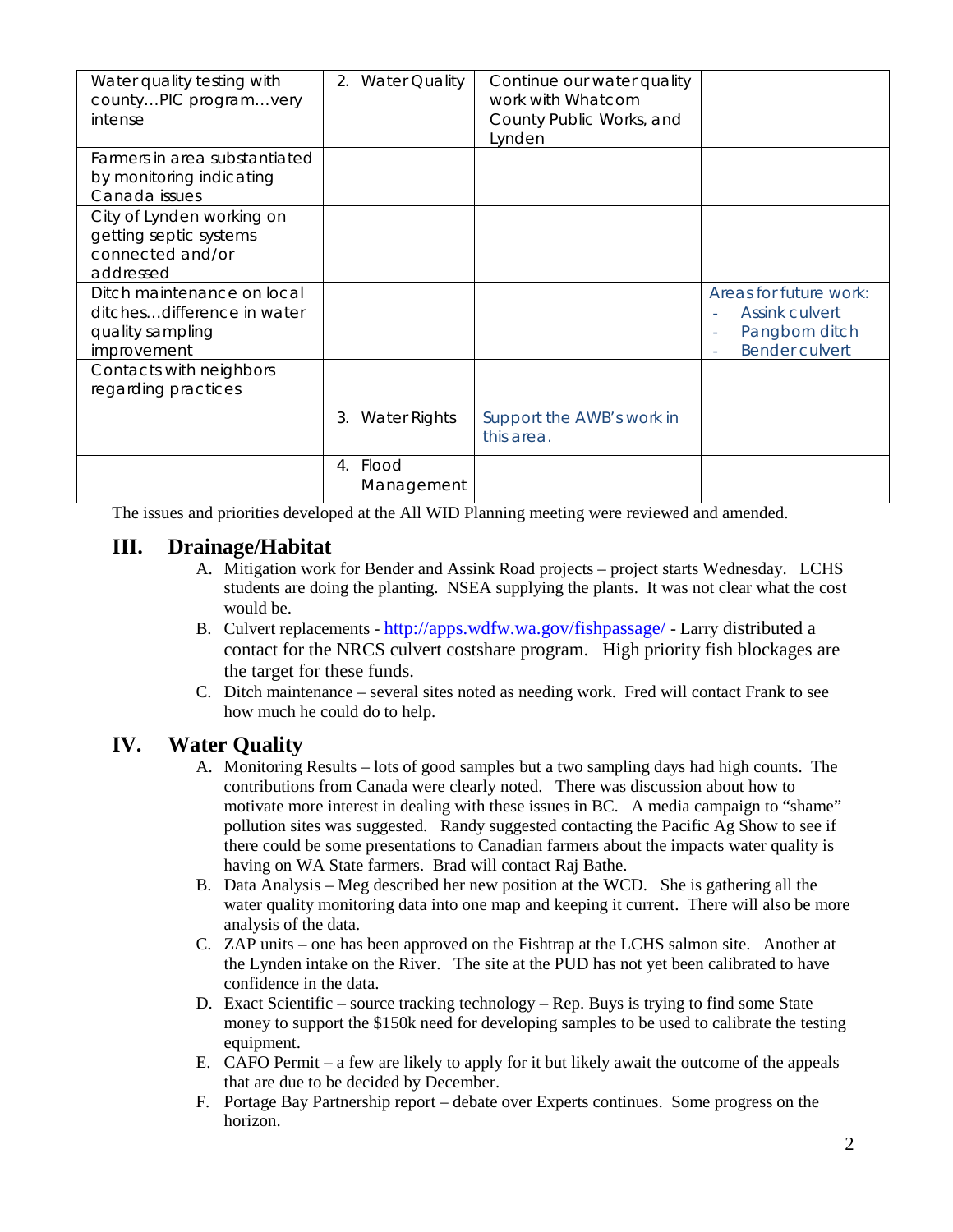- G. Report on landowner contacts 6 landowners have been individually contacted in the last months.
- H. Larry suggested that the Board go on record indicating their displeasure with ReSources' decision to be part of the CAFO appeal and subsequent articles in the local press regarding their reasons for continuing to pressure dairies to do more. The board agreed that they would like to encourage the Laurel WID to reassess the partnership they have developed with the Ten Mile Clean Water Project which has been facilitated by RESources.
- I. Nitrates Fred noted it was probable that he would be getting substantial support to do more testing and analysis to better understand the nature of the nitrate issues in the County.

#### **I. Water Supply**– Henry reviewed current actions including:

- A. Olympia Report **–** fate of ESSB 5239 tied up in budget negotiations. The Tribes remain opposed and the Governor has promised he would not sign what they oppose. Several water attorneys are working together to develop a compromise that could gain support. AWB and Family Farmers are sending support letters for 5239.
- B. Whatcom Water Supply work group  $-A$  list indicating the membership and goals of this organization was distributed. Issues being addressed and/or managed by this group include:
	- Lummi Infrastructure project
	- Birch Bay Water and Sewer Deep Aquifer project
	- Ground water Modeling
	- Drought Contingency Plan
	- WWSWG Action Plan
- C. Water Bank application This application is nearly ready to submit to the last review round. It would support work to review water rights and prepare several transfers making use of a water bank.

### **V. Education/Communications**

A. Website - [www.northlyndenwid.com](http://www.northlyndenwid.com/)

## **VI. Ag Water Board**

- A. Legal Bill Clarke continues to provide legal services and education support in Olympia on a monthly retainer.
- B. AESI instream flow report Chuck Lindsay's team has been hired to provide a clearer understanding of how to look at the In-Stream Flow settings on the River and tributaries. They are presenting preliminary results to the Water Supply committee today and will have a final report by mid-May.
- C. Strategy review the list of strategies and actions for the AWB that was generated at the Planning Workshop was distributed. Input should be provided to Roger, the AWB representative from the WID.

| Strategy                                                                                                                         | Lead                                                                                                                                                  |
|----------------------------------------------------------------------------------------------------------------------------------|-------------------------------------------------------------------------------------------------------------------------------------------------------|
| Communication/Outreach                                                                                                           |                                                                                                                                                       |
| Preserving the "one voice" outreachcontinue work with<br>key partnerswork together to defend agriculture and get<br>the word out | Whatcom Family Farmers - Fred,<br>specific partners - e.g. public<br>affairs people in organizations<br>Story specific for information<br>Brad & Rich |
| Communication and community outreach message in<br>positive way                                                                  | See above                                                                                                                                             |
| Habitat for speciestelling people what farmers are doing<br>to benefit habitat                                                   |                                                                                                                                                       |
| Legal                                                                                                                            |                                                                                                                                                       |